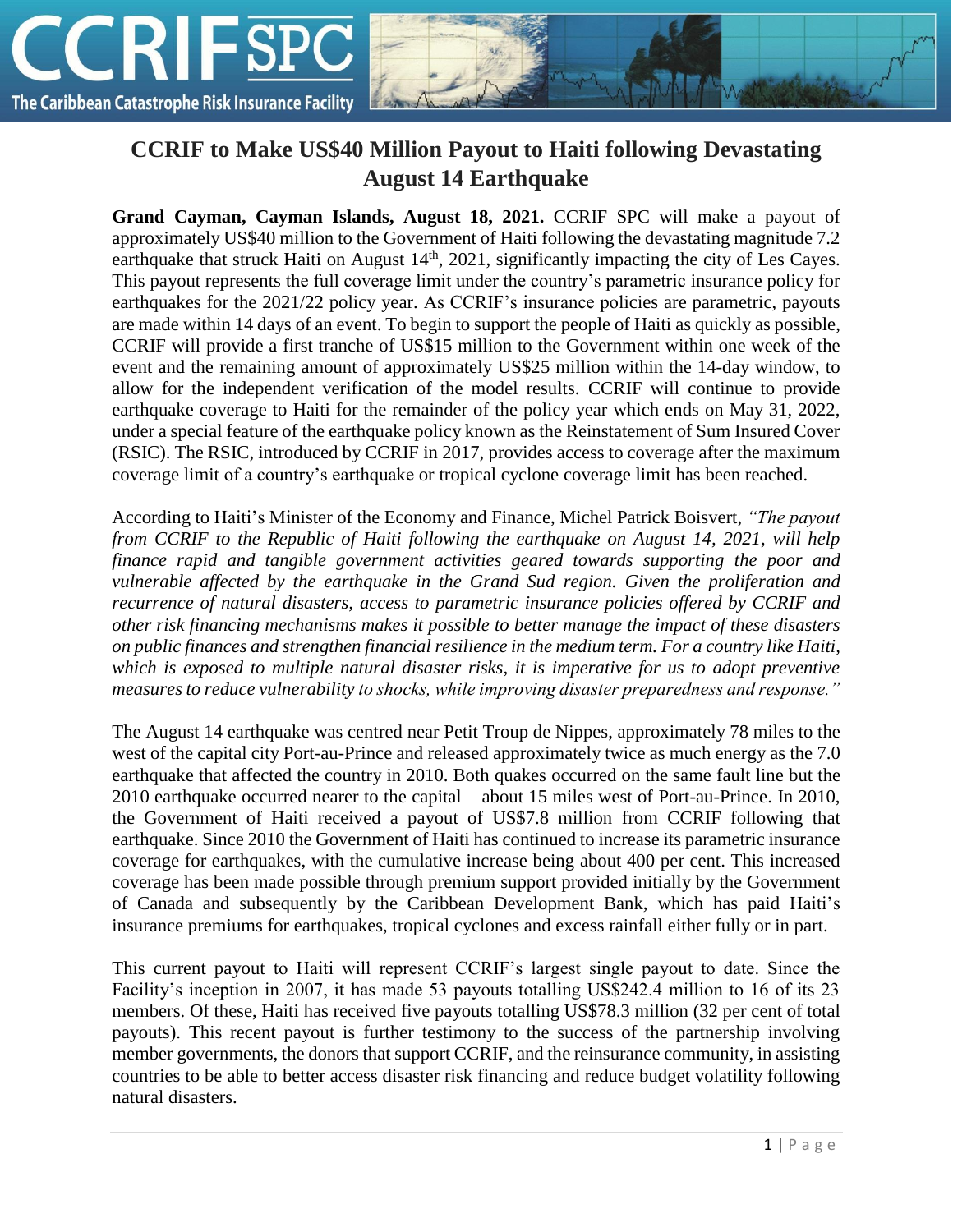Since the start of the 2021 Atlantic Hurricane Season, Haiti has been impacted by both tropical cyclones Elsa and Fred. Haiti received a payment of approximately US\$343,000 under the Aggregated Deductible Cover (ADC) of its tropical cyclone policy following TC Elsa. The ADC provides a minimum payment for events that are not sufficient to trigger a country's tropical cyclone policy but for which losses on the ground are registered by a member government.

Following the 2010 earthquake, the payout from CCRIF, provided within 14 days of the event, was the first form of liquidity received by the Government. The funds were used to 'keep the wheels of government turning' – for payment of salaries to medical personnel and rescue/emergency workers, medical assistance to affected persons, clearing of debris, and provision of civilian security. Although CCRIF acts as a security blanket for countries in times of natural catastrophes, it was not designed to cover all losses on the ground. It is instead meant to close the liquidity gap and provide governments with a quick infusion of cash to allow them to support the most vulnerable in their populations and to begin early recovery efforts immediately after a natural disaster, prior to accessing other resources for long-term redevelopment.

The sympathies of the Board, Management and operational team at CCRIF are with the Government and people of Haiti at this time. According to CCRIF CEO, Isaac Anthony, "*Our thoughts and prayers are with the people of Haiti, cognizant of the multi-hazard environment that they are in. CCRIF is pleased to be able to support Haiti in its time of need, providing these funds that can be used to help address the country's most urgent priorities. We continue to closely monitor the overall situation in Haiti, including the passage of Tropical Cyclone Grace and its potential impacts on the country and stand ready to further support our member country and its people in this time of crisis."*

At the local level, CCRIF will continue to support local NGOs in Haiti as they work in their communities to build forward stronger – to reduce vulnerability and build resilience within local communities. CCRIF has provided 11 grants totalling over US\$340,000 to NGOs in Haiti to implement projects in disaster risk reduction, climate change adaption and environmental sustainability. Accordingly, CCRIF will reach out to its local partners on the ground to determine how the communities in which they operate have been impacted by this recent earthquake and identify additional support the Facility can provide under its Small Grants Programme.

## **About CCRIF SPC:**

CCRIF SPC is a segregated portfolio company, owned, operated and registered in the Caribbean. It limits the financial impact of catastrophic hurricanes, earthquakes and excess rainfall events to Caribbean and Central American governments by quickly providing short-term liquidity when a parametric insurance policy is triggered. It is the world's first regional fund utilising parametric insurance, giving member governments the unique opportunity to purchase earthquake, hurricane and excess rainfall catastrophe coverage with lowest-possible pricing. CCRIF was developed under the technical leadership of the World Bank and with a grant from the Government of Japan. It was capitalized through contributions to a Multi-Donor Trust Fund (MDTF) by the Government of Canada, the European Union, the World Bank, the governments of the UK and France, the Caribbean Development Bank and the governments of Ireland and Bermuda, as well as through membership fees paid by participating governments. In 2014, a second MDTF was established by